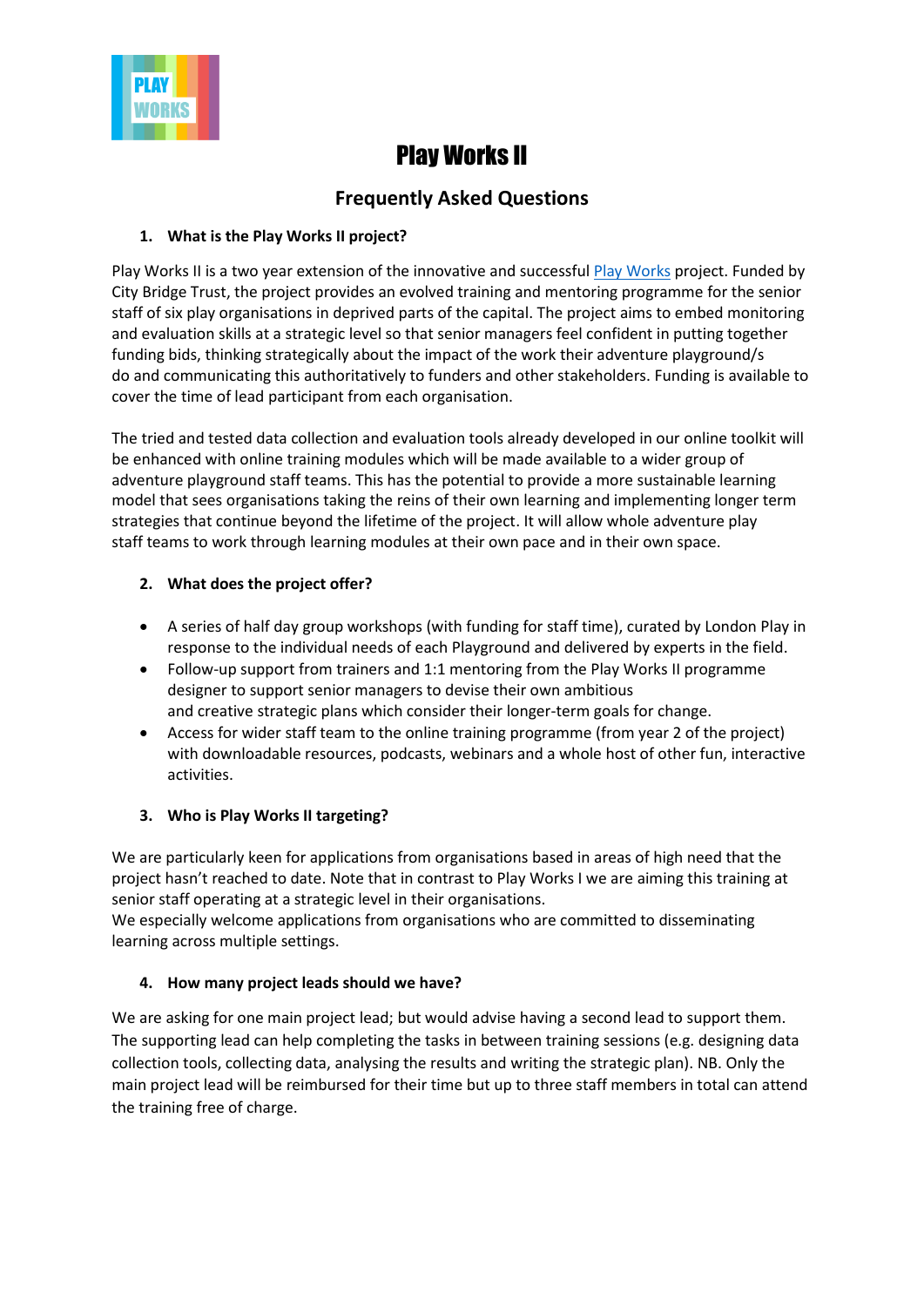

### **5. Who should be the main project lead?**

The main project lead must be a senior manager of your adventure playground/play association and should not be a trustee. The main project lead will be the person who receives and submits all correspondence relating to the Play Works project. The project lead should be open to working with other adventure playgrounds, be keen on sharing ideas and want to learn from others.

# **6. What is required of the project lead?**

- Commit to Play Works for 12 months
- Have the capacity and commitment to collect high-quality data over a sustained period
- Attend four group training workshops over a four month period between January May 2019
- Engage with the Play Works II Programme Designer for mentoring support and with trainers for follow up post workshops
- Complete assignments in between training sessions to help strengthen monitoring practices
- Produce a strategic plan for your organisation that embeds monitoring and evaluation

# **7. What will the training cover?**

The training will cover the principles of monitoring and evaluation. This will include things like Setting objectives, outcomes and outputs; Data collection methods (including metric, qualitative, before and after); Research methods (eg, focus groups, interviews, observations, questionnaires, using secondary sources); Data entry and coding; Analysis and report writing with an emphasis on how to report the impact the work you do has; and how to use this to gain additional funding. But most importantly we will tailor the training to the participating playgrounds, so please do be really honest about what is challenging and what would be most helpful to you in your application.

# **8. When will the training take place?**

Between January and May 2019, approximately four half day training sessions will be offered. In addition, follow up support from trainers will be available (this may be in the form of phone calls, Skype, email and/or webinars) as well as monthly 1:1 mentoring and support from Chrissy, Play Works II Programme Designer.

### **9. Will I be collecting data, monitoring and evaluating, whilst being involved in the project?**

Absolutely. The project is all about implementing monitoring and evaluation changes, so there will certainly be a requirement to collect real world data and evaluate it. Participants must be willing to collect and share data on their adventure playground(s), sometimes at their busiest time periods, as this is when your playground(s) are likely to be having the biggest impact. The mentoring and support will help you do this, as well as the training you'll receive and the work projects you'll complete over the course of the 12 months.